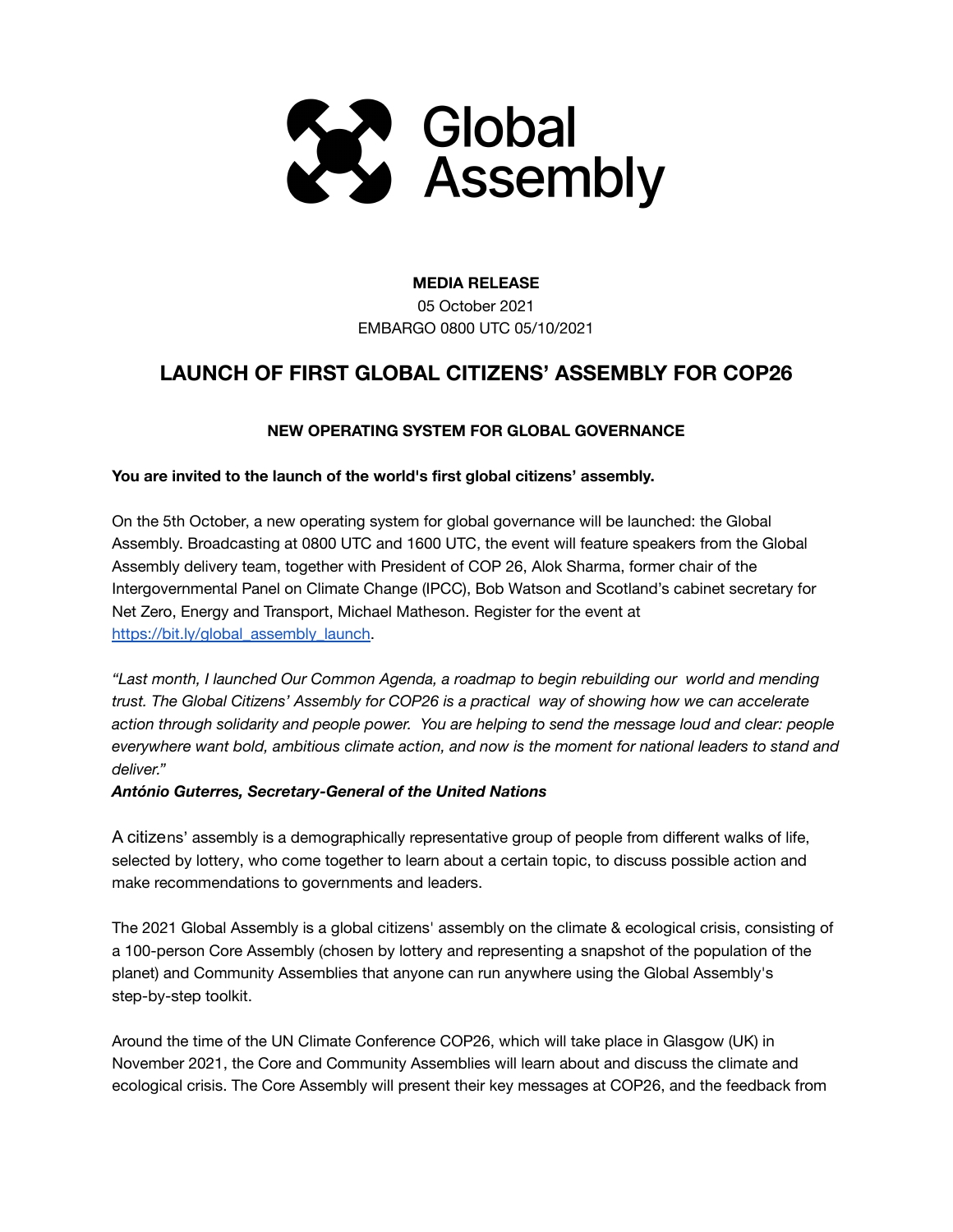both Core and Community Assemblies will form a report that will be delivered to world leaders in March 2022.

Launching on 5th of October, the Global Assembly aims to provide a practical way for everyone on the planet to participate in global governance.

The Global Assembly is a bottom-up initiative driven by more than 100 organisations from around the world.

The Global Assembly is supported by the UNFCCC, UK Government COP26 hosts, as well as many other institutions and governments.

Global Assembly members will present to policy makers at the COP26 Climate Conference, taking place in Glasgow in November.

For the first time, citizens have a seat at the global governance table, marking a significant development in the way the world makes decisions.

Informed by several successful national citizens' assemblies, such as those in France and the UK, the Global Assembly has developed the most rigorous global sortition process ever achieved. It is also the first time that everyday citizens, anywhere in the world can participate through Community Assemblies.

*"The Global Assembly is a fantastic initiative and was selected for representation in the green zone [COP26 presentation hall] because we recognise just how important its work is and also because we are* committed to bringing the voice of global citizens into the heart of COP26... It creates that vital link *between local conversation and a global conference."*

#### *Alok Sharma, President of COP 26*

*"Funding is being made available to support the Global Climate Assembly, an initiative which will bring together 100 participants from the global north and south to learn from each other, and to make recommendations which will feed into COP26 discussions*."

*Nicola Sturgeon, First Minister of Scotland and Leader of the Scottish National Party*

"The Global Citizens' Assembly for COP26 will be the biggest ever process of its kind — building new *relationships between people across the world, but also between citizens and leaders." Nigel Topping, UN High Level Climate Action Champion for COP26*

*"The Global Assembly is important because it has inclusion and human values-based deliberation at its core."*

#### *Sanskriti Manon, India, Global Assembly Community Coordinator*

*"The world faces global challenges today which aren't limited to a particular group, race or class of people. The Global Assembly gives us an opportunity to, despite our personal bias and differences, empathically work together to find solutions that serve the greater good. And for me, this is magic."*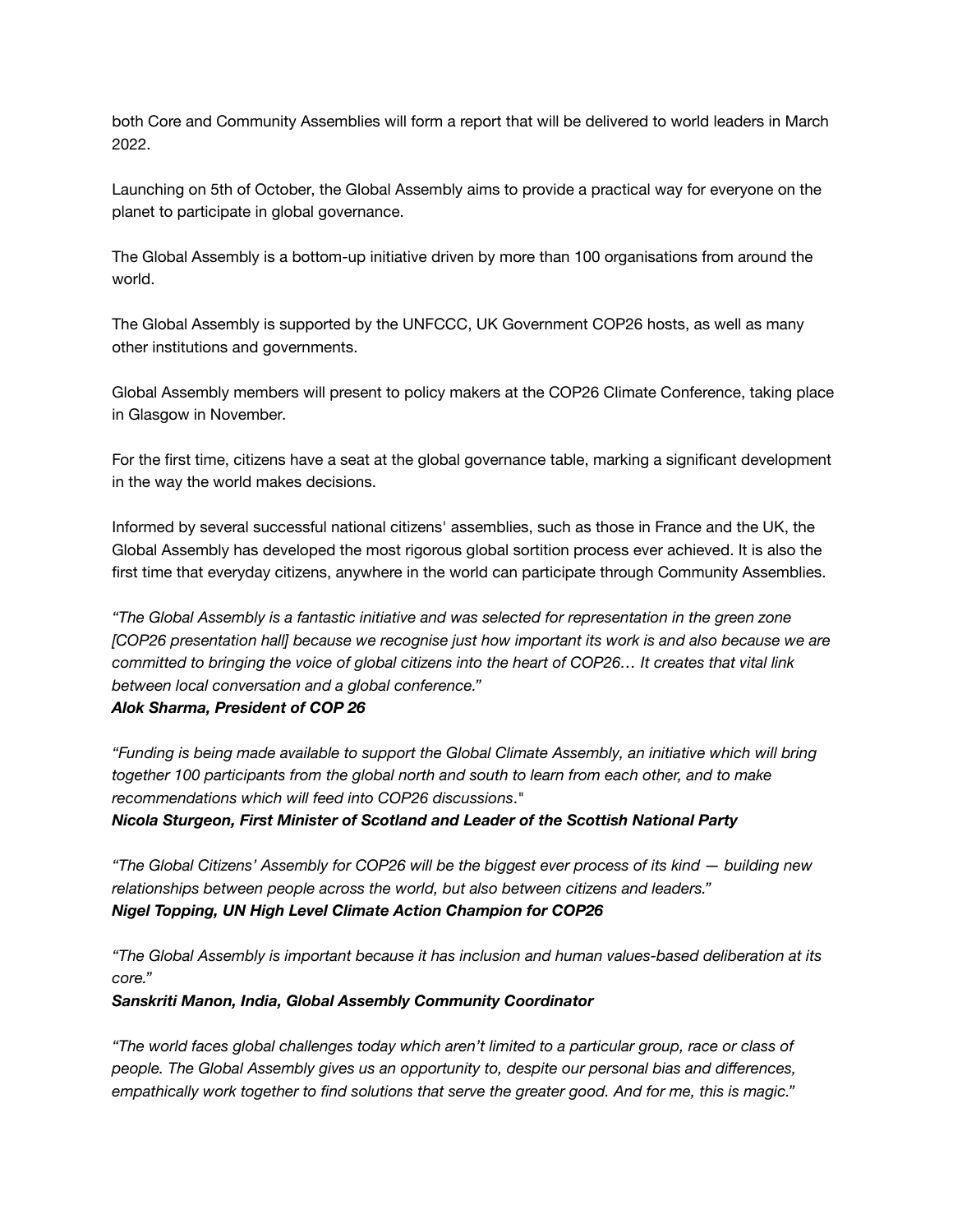#### *Grace Oluchi, Nigeria, Global Assembly Community Organiser*

#### **A new operating system for global governance**

The Global Assembly consists of digital infrastructure to both ensure that it is an accurate reflection of the demographic profile of the global population and allows anyone, anywhere to participate. It does this in two key ways:

#### **1. Global lottery for the selection of Core Assembly members:**

Members of the Global Assembly are being chosen by a multi-phased lottery process. Location points have been selected by an algorithm based on population density and geographical distribution. In these locations, pools of potential participants have been recruited, from which, through sortition, the Core Assembly member is selected.

This selection process ensures that the Core Assembly reflects the demographic profile of the global population as closely as possible: 60% of participants will come from Asia and 17% from Africa; half will be women and 70% will earn \$10 a day or less.

Members of the Core Assembly are being supported by an international team of leading scientists and indigenous wisdom keepers to understand the issue in question. Community support organizations will provide full translation and technical support, and each participant will receive a stipend to ensure that everyone can take part.

#### **2. Anyone Can Participate Through Community Assemblies:**

Anyone, anywhere, can run their own Community Assembly, which means that thousands of citizens across the world can go through the same learning journey as the Core Assembly members and have their voice heard by world leaders.

#### **Everyday citizens have a seat at the global governance table**

The Core Assembly will deliberate on the question: "How can humanity address the climate and ecological crisis in a fair and effective way?"

To guide world leaders, Core Assembly members will present key messages to policy makers at COP26, and outcomes from the Core and Community Assemblies will form a final report in March 2022.

Global Assembly co-organiser Claire Mellier said "Our existing governance system was built for an earlier age and doesn't have the capacity to deal with the climate and ecological crisis that the world is facing".

"The global citizens' assembly is not a campaign or NGO, it's a new operating system for global governance," she said.

Please join us for an online launch at the times outlined below on the 5th of October, 2021 to watch a live presentation and then take part in a live question and answer session with a panel of Global Assembly organizers and facilitators.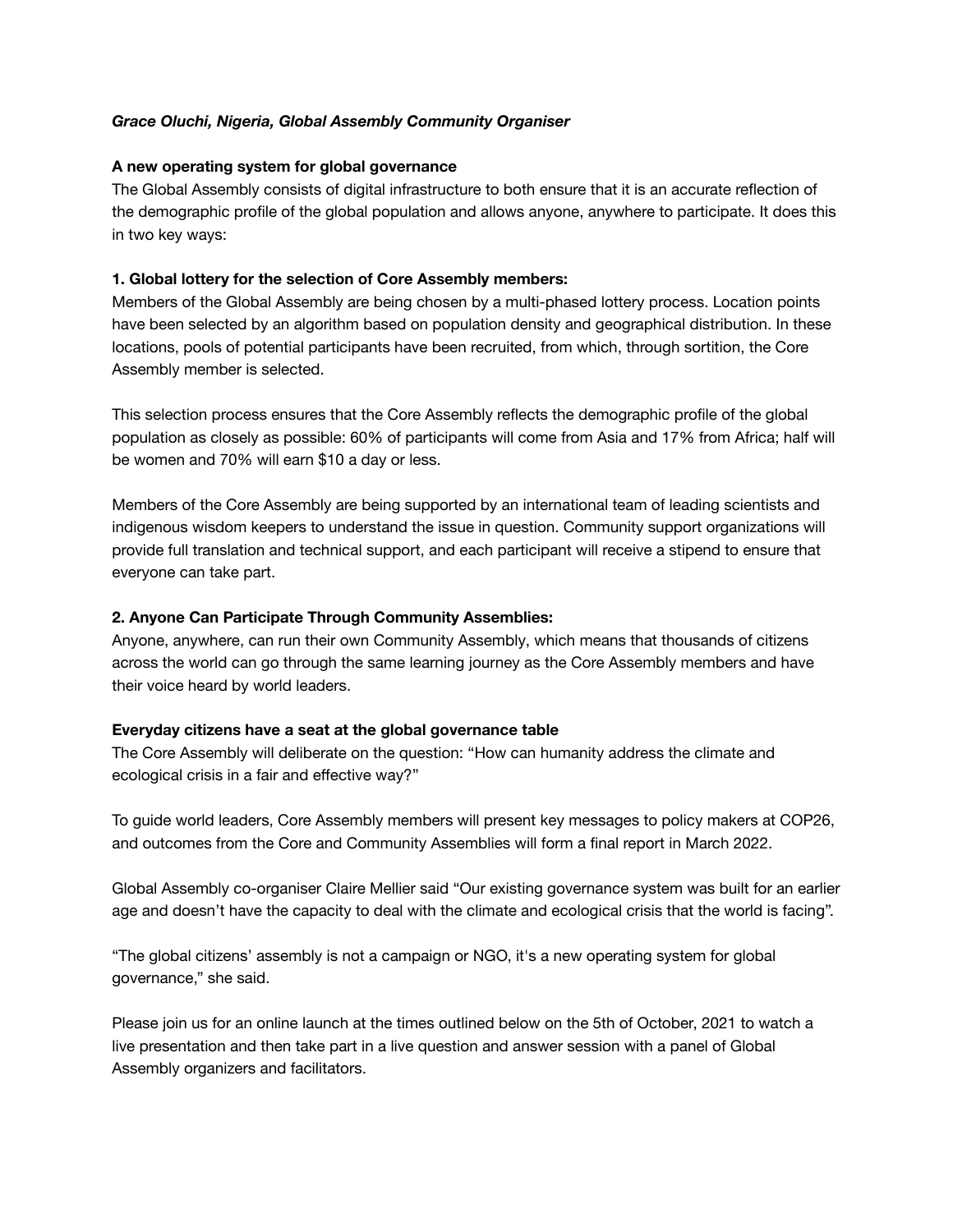Notes to Editors:

Media Launch Details

- 1. Event times: 0800 UTC and 1600 UTC
- 2. There will be a media Q&A during both events
- 3. Pre-event registration: [https://bit.ly/global\\_assembly\\_launch](https://bit.ly/global_assembly_launch)
- 4. Event URL: <https://www.everywhereplus.com/globalassembly/> (URL live on 05 October 2021)
- 5. Global Assembly website: <https://globalassembly.org>
- 6. Community Assembly toolkit and learning resources (available from 05 October) globalassembly.org/resources
- 7. Media contact: Jeff Waters, [media@globalassembly.org](mailto:media@globalassembly.org) / +61 498 111 261 (or Jamie on +44 7949 429468)
- 8. Global [Assembly](https://drive.google.com/drive/folders/1QZKKYgDci0LDhFj77TI9ak-inwaYzAY_?usp=sharing) logos

# Speakers include:

Alok Sharma, President for COP26 and Minister of State at the Cabinet Office (recorded message)

Global Assembly core delivery team: Susan Nakyung Lee Sanskriti Menon Richard Wilson Eva Sow Ebion Claire Mellier

# **Further Information on Global Assembly**

# **A. The Global Assembly is governed by two committees:**

A.1. Knowledge and Wisdom Committee

Chair: Professor Bob Watson, is the former chair of the Intergovernmental Panel on Climate Change (IPCC) and former Chair of the Intergovernmental Panel on Biodiversity Ecosystem Services (IPBES).

Dr Nafeez Ahmed, System Shift Lab, UK

Dr Stuart Capstick, Centre for Climate Change and Social Transformation, Cardiff University, Wales Professor Purnamita Dasgupta, Institute of Economic Growth, Delhi

Professor Saleemul Huq, International Centre for Climate Change and Development (ICCCAD), Bangladesh

Professor Michael N. Oti, Petroleum Geology, University of Port Harcourt, Nigeria

Jyoti Ma (USA) & Mindahi Bastida Munoz (Mexico), The Fountain, Sacred Economics, Indigenous Wisdom Keepers

Professor Julia Steinberger, Ecological Economics, University of Lausanne, Switzerland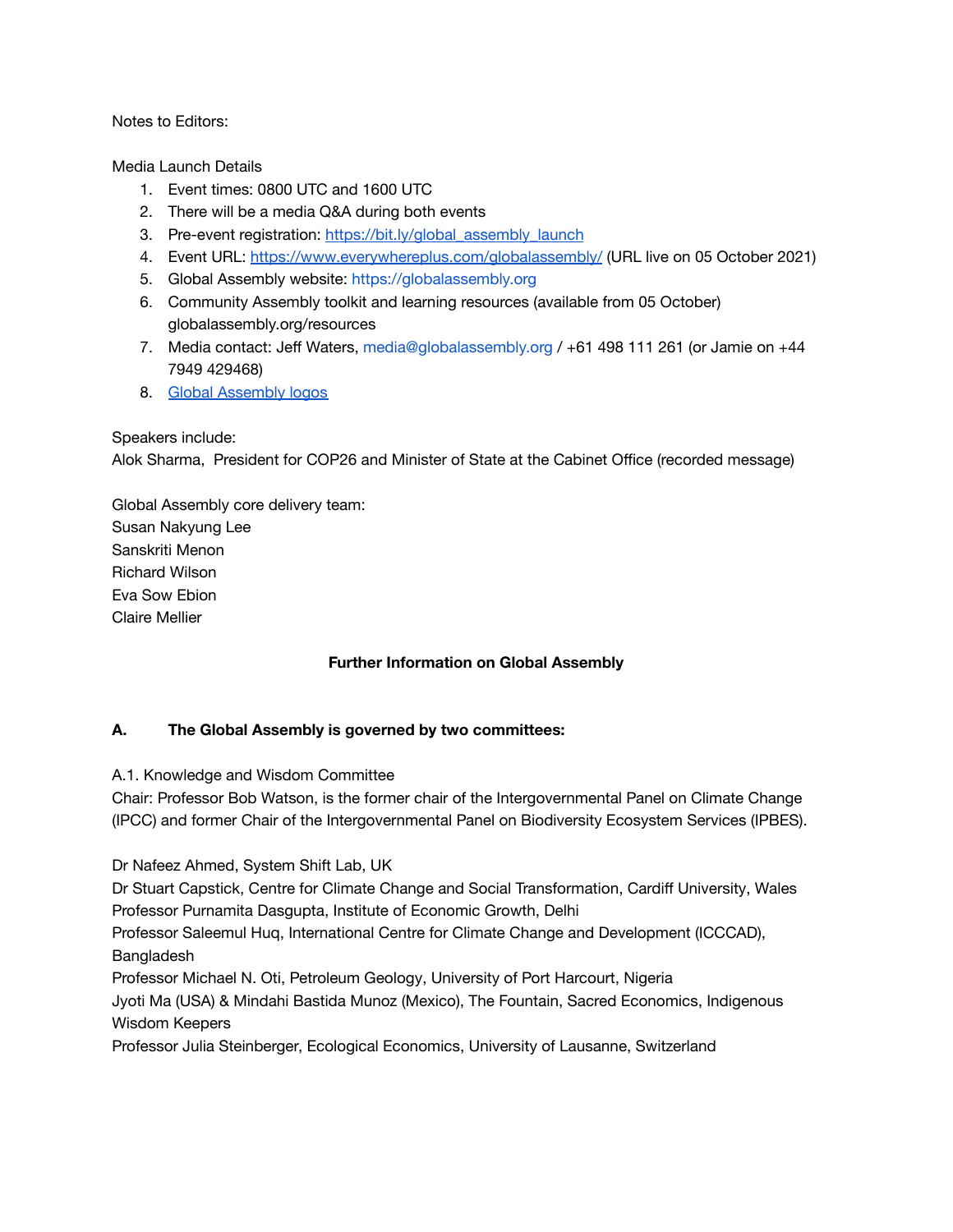A.2. Global Governance and Participation Committee Chair: Nicole Curato is a Professor at the Centre for Deliberative Democracy and Global Governance at the University of Canberra.

Professor Bonny Ibhawoh, Human Rights History and African History McMaster University, Canada Poonam Joshi, Director, Funders Initiative for Civil Society, UK Professor Helene Landemore, Yale University, USA Dr Tiago Peixoto, Senior Public Sector Specialist, World Bank Vijayendra (Biju) Rao, Lead Economist in the Development Research Group, World Bank Natalie Samarasinghe, United Nations Association

# **B. A Truly Global Team**

B.1. The Global Assembly team is made up of 100+ organisations from around the world including:

Innovation for Policy Foundation (pan-African) Deliberativa (Spain) OSCA (UK) Sortition Foundation (European) Centre for Deliberative Democracy and Global Governance, University of Canberra (Australia) Centre for Environment Education (India) China Biodiversity, Conservation and Green Development Foundation (China) Community Organisers (UK) Danish Board of Technology (Denmark) Delibera (Brazil) G1000 (Netherlands) iDeemos (Colombia) MSU-Iligan Institute of Technology (Philippines) School of Collective Intelligence (Morocco) Shimmer SDG Hub (China) UDaan (Pakistan)

B.2. The Global Assembly has a team of spokespeople, each chosen according to the news platform, audience, country and language, including:

Susan Nakyung Lee, South Korea (English and Korean) Fatima Zamba, Morocco (English and Arabic) Sanskriti Menon, India (English and Hindi) Takunda Chingonzo, Zimbabwe (English and Shona and Ndebele) Flynn Devine, England (English) Richard Wilson, England (English) Eva Sowebion, Senegal (English, French, Wolof) Grace Oluchi, Nigeria (English, French and West African Pidgin)